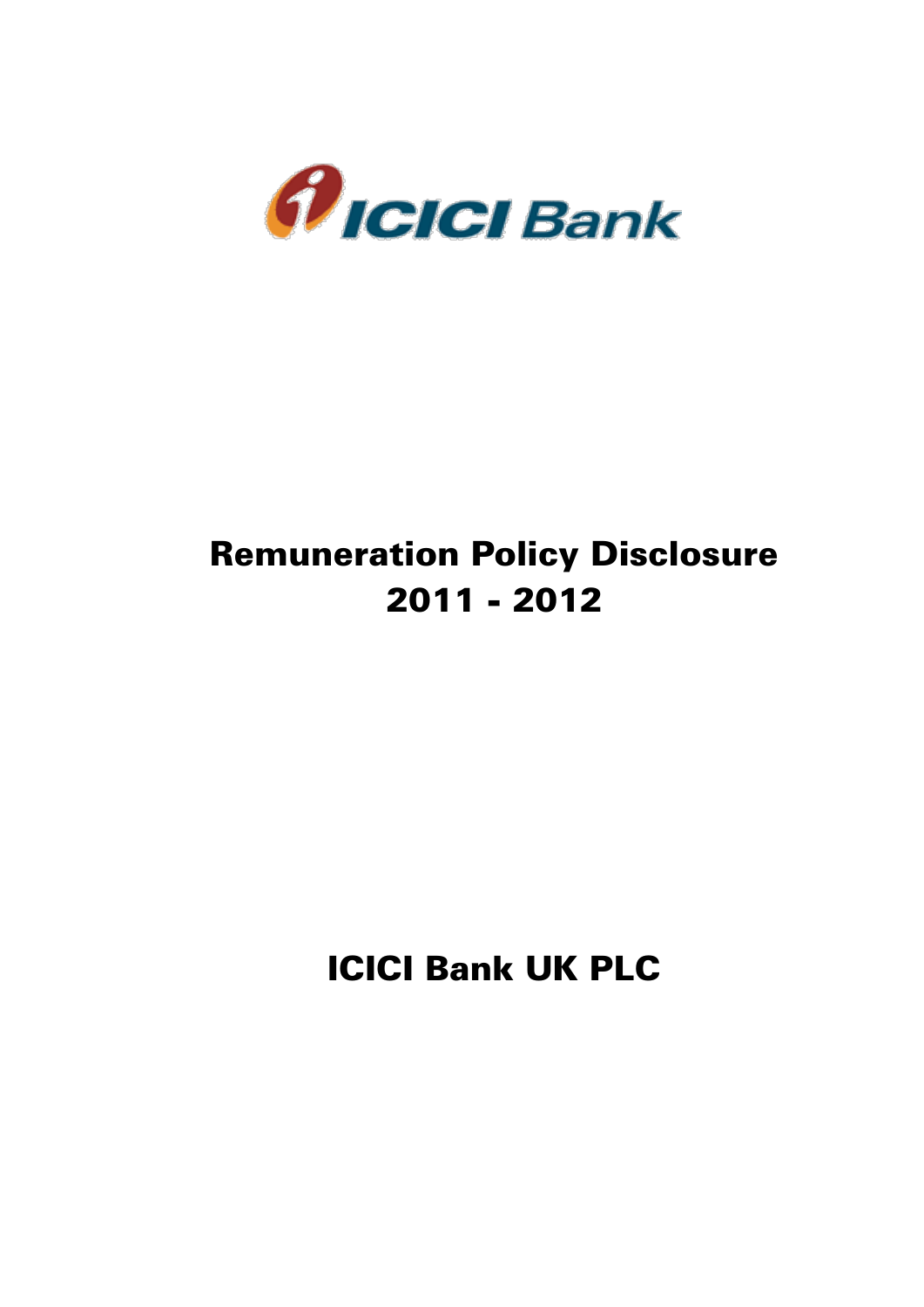## ICICI BANK UK PLC

### Remuneration Policy Disclosures

ICICI BANK UK Plc (The Bank) follows a conservative and comprehensive approach towards Rewards Management. The compensation policy is approved by the Board Governance and Ethics committee (BG&EC).

#### Governance & Board involvement

The BG&EC is responsible for the overview of the Remuneration Policy, Management Committee remuneration and finalising remuneration arrangements for the Managing Director & CEO of ICICI Bank UK Plc. This is in line with the current regulatory recommendations with regards to the BG&EC's involvement in approving remuneration for directors and other members of the Bank's senior management. The BG&EC is chaired by a Non Executive Director and none of its members hold an executive position with the Bank.

The BG&EC reviews its compensation policy from time to time in line with the strategy adopted by the Bank and changing market dynamics. It always conforms to the regulatory environment.

#### Performance and Pay

The Bank follows the principles of balanced scorecard in designing its performance management system. Adequate attention is paid to the goal sheets to ensure a balance of financial goals with non-financial goals. The non financial goals cover relevant areas of customer service, process improvement, adherence to risk and compliance norms and employee capability building. For senior and middle management employees, financial goals do not exceed a weightage of 50%.

Staff engaged in all control functions including Compliance, Risk, Finance, Audit and others do not carry business profit targets in their goal sheets and hence are compensated independent of the business profit achievements. Their compensation is dependent on achievement of key results in their respective domain. Performance bonus is strongly linked to corporate performance, business performance and individual performance.

The Bank's revenue target is approved by the BG&EC, which periodically reviews the performance against the target and the means adopted for performance.

#### Design and Structure of Remuneration

Compensation is aligned to both financial and non-financial indicators of performance. Adequate attention is given to performance on parameters like customer service, process improvement, adherence to risk and compliance norms and employee capability building.

Further, employee compensation takes into account a balanced mix of external market pay and internal equity. The compensation outlay is based on cost and income ratios of the Bank.

The Bank has a judicious and prudent approach to compensation and does not use compensation as the only lever to attract and retain employees. No single business or functional leader determines the compensation structure. Good governance dictates a BG&EC approved and supervised compensation approach. The BG&EC comprises members who chair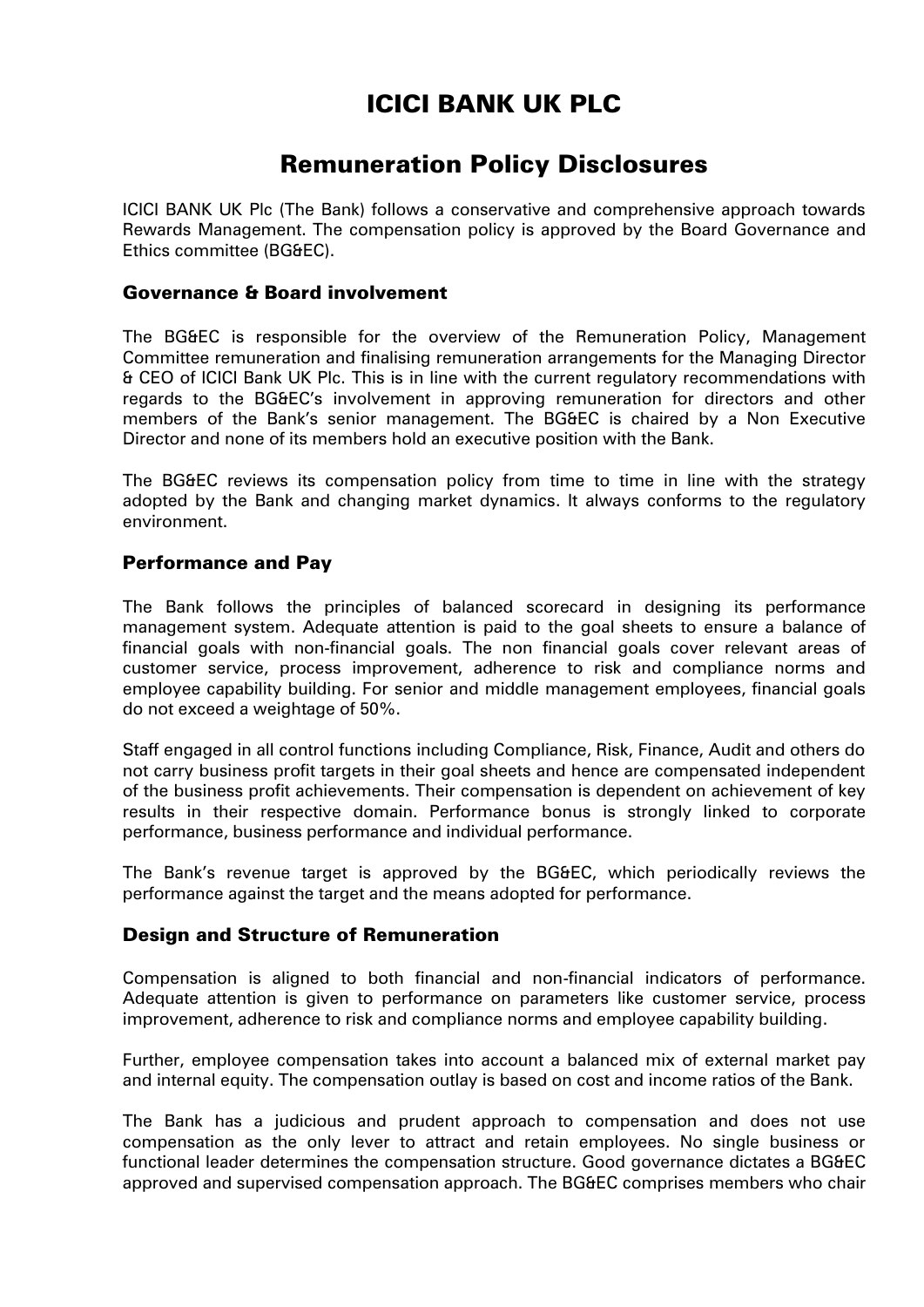the various control committees of the Bank including Risk, Credit and Audit. The Bank does not encourage any kind of guaranteed bonus.

The Bank follows bonus distribution method based on individual performance ratings. The performance ratings based bonus distribution matrix is determined by the BG&EC and the Bank does not follow a business wise bonus pool concept. No single individual determines the quantity of bonus available to a person. The performance rating of an individual is decided by skip levels and this determines the individual's payout as a percentage of one's base salary.

The BG&EC reviews the performance and approves the rate of bonus to be paid, the increments to be given to the Managing Director & CEO and members of the Management Committee and bonus rates to be paid to various levels as per the performance of the Bank, business group and individual employee.

The BG&EC approves the threshold organisational performance gates for bonus to be paid. The committee may also fix the annual bonus as 'nil' if the data and analysis show that the performance is far below the expected levels.

#### Deferral of variable component including risk adjustments

The total compensation is a prudent mix of fixed pay and variable pay. The variable pay is higher at senior levels and lower at junior levels. The variable compensation will consist of performance bonus and Employee Stock Options (ESOS).

At senior levels, the Bank pays 100% of the deferred variable remuneration in shares for a vesting period spanning four years with a rear load at 20%, 20%, 30%, 30% vesting each year after the first year of grant. Most Code Staff have more than 50% of their variable pay deferred in share form for FY 2011. The Bank's financial year ends in March of every year. This is paid based on compliance with performance norms both in financial and non financial domain and does not favour inappropriate risk-taking, thus aligning senior management interests with those of the shareholders. All invested options are lapsed in the event of termination of the code staff's employment for cause.

ESOS aims at achieving twin objectives of aligning senior and middle management compensation to long term shareholders interests and retention of employees identified as Talent (High Potential) under the Talent Management System. ESOS aim at aligning senior management behavior to the long-term view of the Bank's performance and to create individual stake in the Bank's success.

The vesting schedule of the ESOS is spread over a period of four years to fully realise the impact of the decisions taken at senior management levels and the real value created for the shareholders.

The Bank is not a listed company and the employees are granted options under the ESOS scheme of ICICI Bank Ltd. This scheme is approved by the shareholders of ICICI Bank Ltd. The BG&EC will evaluate the levels for grant of ESOS. The ESOS scheme will be implemented as approved by the shareholders of ICICI Bank Ltd.

The Bank follows a conservative approach to cash bonus payouts. The quantum of bonus for an employee does not exceed 60% of base salary and is paid on an annual basis. In an exceptional performance event if the quantum of bonus for an employee exceeds 60% of the base salary, the bonus payout will be deferred.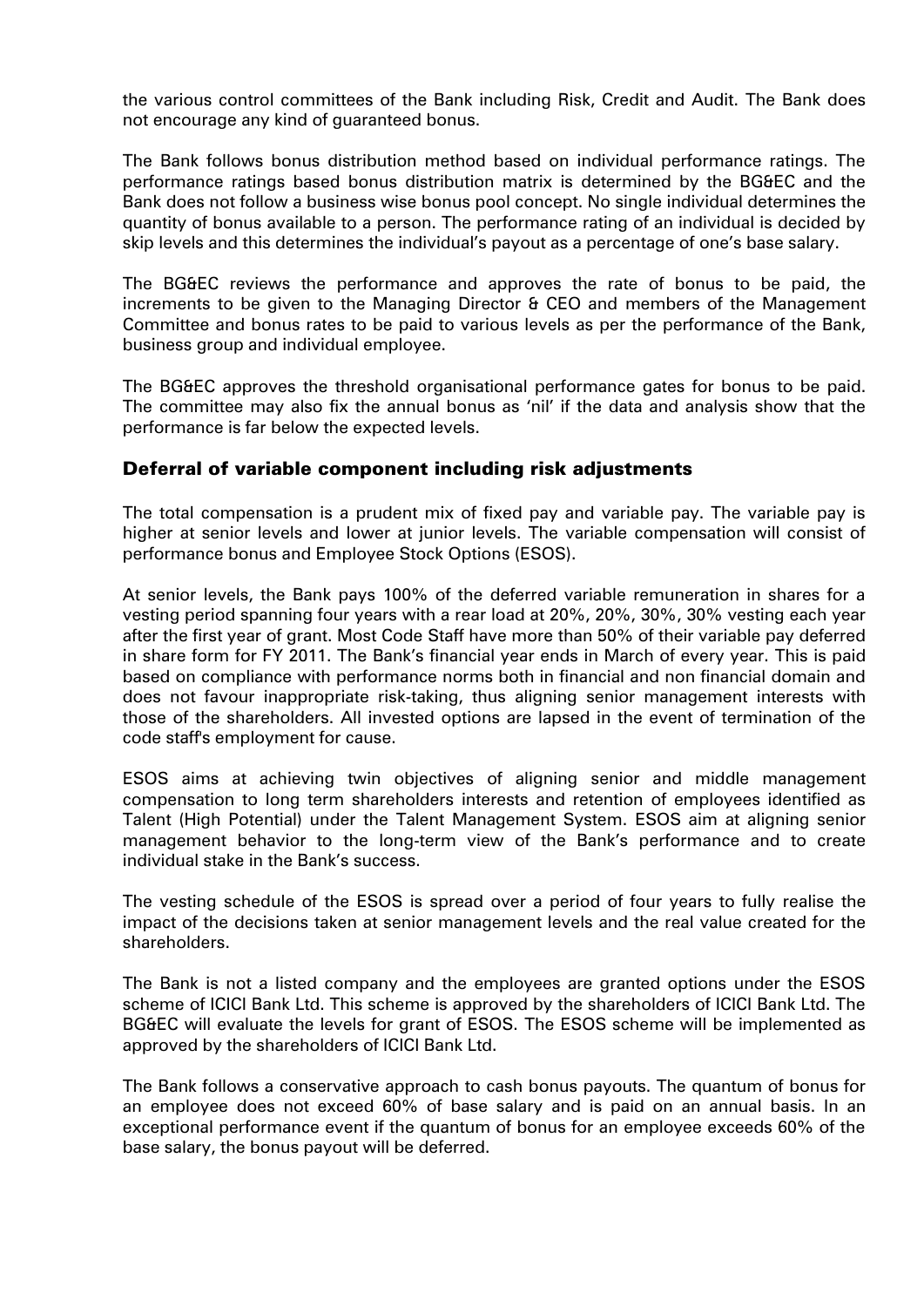Any bonus payout in excess of 60% of the base salary will be reviewed by a committee of senior managers from (a) risk management, (b) finance group, (c) internal audit, (d) business and (e) human resources.